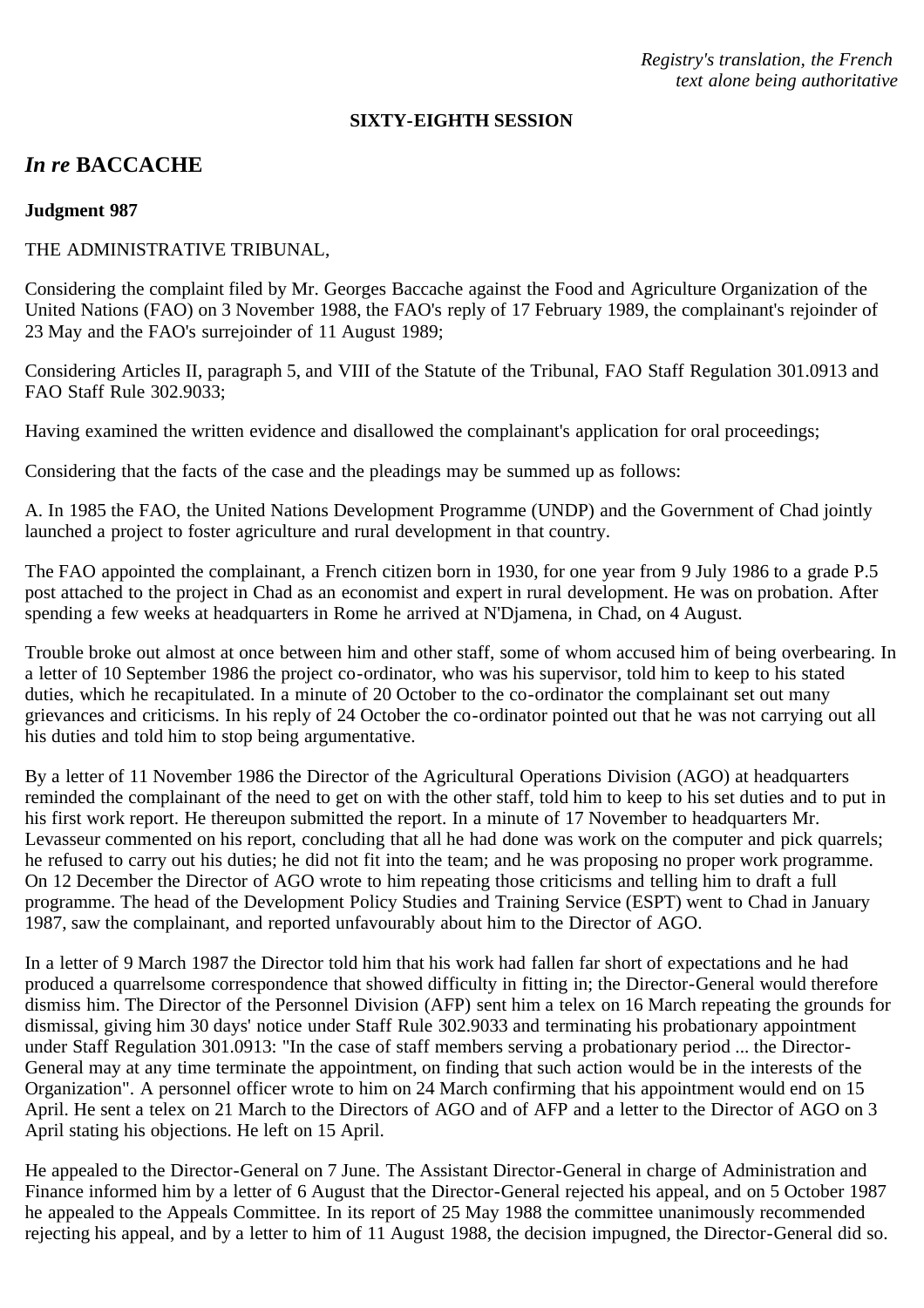B. The complainant recounts the events leading up to his dismissal. He alleges that his appointment aroused resentment in a faction that had backed another candidate and that plotted his downfall.

In his work report of November 1986 he described the work which he had done, at the request of the co-ordinator and the national director of the project, on a computer programme and which, as even the Director of AGO had to concede, had had "creditable results". But his report also revealed the mismanagement of the project and made those he had criticised even more anxious to get rid of him: from that point whatever he did was bound to be condemned. The head of ESPT, which was not in charge of the Chad project anyway, made no objective evaluation of it but was deeply prejudiced against him and simply brought more grist to his enemies' mill. The grounds for dismissal stated in the letter of 9 March 1987 were trumped up after a mere "discussion" with the head of ESPT. The resident representative of the UNDP in Chad was dismayed at the highhanded treatment of him. So was the Minister of Agriculture and Rural Development, who wrote to the Director-General on 13 April 1987 praising him. Going to headquarters in June, he saw many senior officials there who expressed sympathy with his point of view, but his foes saw to it that this attempts at reconciliation got nowhere.

He alleges many flaws in the impugned decision. There was breach of due process. The decision was taken before he had been given any opportunity to refute the charges against him, and, as the Appeals Committee said, he should have been duly warned of the dissatisfaction with his performance. The Director-General overlooked his achievements. He was the victim of personal prejudice, of which he cites many examples. Double standards were constantly applied that were strict for him but indulgent for others. The decision was taken out of a vindictive desire to harm and discredit him.

He seeks (1) the quashing of the impugned decision; (2) reinstatement in his former or in another suitable post or else damages equivalent to three years' pay; (3) arrears of pay from 15 April 1987 up to the date of reinstatement, plus interest at the rate of 12 per cent a year; (4) an increase in pay to that corresponding to grade D.1, step 1, as a reward for the work which he was asked to do and did beyond his set duties; (5) refund of the cost of travel to headquarters and of his stay in Rome from 10 to 19 June 1987; (6) payment of 15,000 French francs to cover the cost of transporting 1,500 kilograms of baggage by air freight from Chad; (7) an award of one year's pay in smartmoney; and (8) 40,000 French francs in costs.

He contends that oral proceedings are needed in which he may call witnesses to show how unfairly he was treated.

C. In its reply the FAO gives its own version of the facts, observing that, like the complainant's work in Chad, his complaint puts the incidental and the irrelevant before the essential.

The only issues of law are whether the Director-General was competent to dismiss him and acted by the rules. The Director-General was empowered to end the complainant's probationary appointment under Staff Regulation 301.0913 "at any time" on finding that "such action would be in the interests of the Organization". The Director-General came to that view on the strength of appraisal by the complainant's supervisor, information from the head of ESPT and technical assessment of the only work he had done, which amounted to mere compilation of data. The decision was duly notified to him in the telegram of 16 March 1987. The Director of AGO had already told him in the letter of 9 March of the reasons for the proposed dismissal, which were the failings he had been warned about before, namely his unhelpfulness and failure to produce results. He was not denied a hearing but had many opportunities to answer the criticisms. He was able to state his case to the head of ESPT and did so again in his telex of 21 March to the Directors of AGO and of AFP and in his letter of 3 April to the Director of AGO. His dismissal was not prompted by vengefulness and he offers no evidence to show that it was. His other allegations are the mere figment of wild speculation.

The hearings he asks for would serve no purpose but to let him air irrelevant grievances.

D. In his rejoinder the complainant further discusses the facts, develops his pleas and seeks to refute the Organization's. In his submission the Director-General acted without authority because the decision was not in the FAO's interests and so did not meet the requirement in Staff Regulation 301.0913. It was malicious and therefore an abuse of authority. It was based on a prejudiced report from the head of ESPT and on equally prejudiced and unwarranted criticisms by his supervisor. Further evidence of the ill will and the conspiracy against him was the failure to inform him in good time of the grounds for dismissal and let him state his case in writing before the decision had been taken. Indeed that was the very objection he raised in his telex of 21 March and his letter of 3 April 1987 to headquarters. He presses his claims. He further claims 5,214 United States dollars as compensation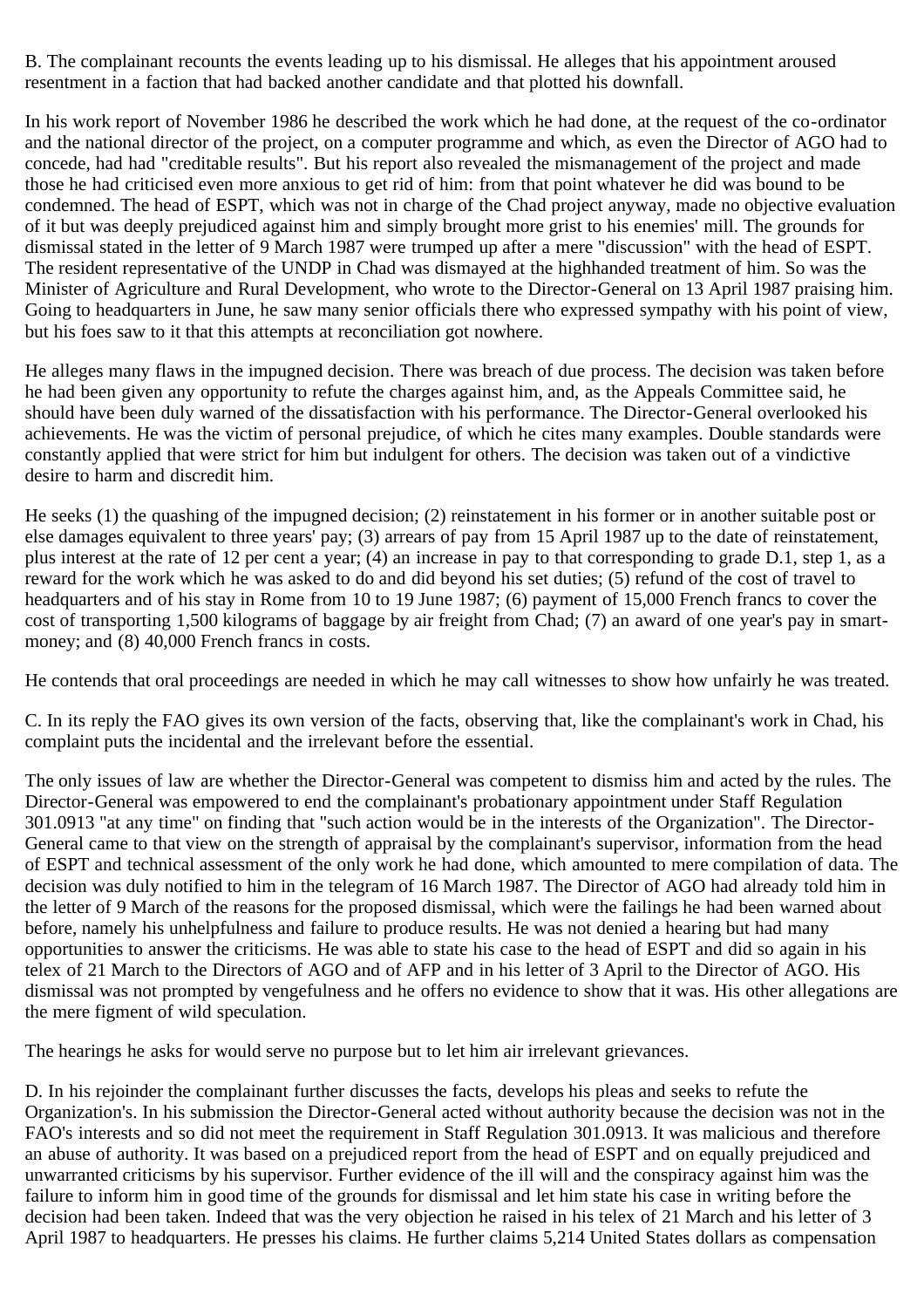## for unused leave.

E. In its surrejoinder the FAO contends that the complainant's rejoinder merely obscures the material issues of fact and in no way weakens its own pleas, on which it enlarges. The purpose of the complaint being to challenge the termination of his appointment, the question of his professional skills is irrelevant: the fact is that he did not put them to the purpose he had been recruited for but instead did work that suited his own preferences. The Director-General correctly terminated the appointment in the light of the FAO's interests as he saw them. The complainant was given several warnings, as early as 10 September 1986, that his performance was below par. He was also given a proper hearing. The further claim in his rejoinder is out of time and in any event, since his entitlement were properly calculated, devoid of merit.

## CONSIDERATIONS:

1. The FAO appointed the complainant to a project in Chad, No. 83/021, as an economist and expert in the evaluation and preparation of projects. His duty station was N'Djamena and his appointment was for a fixed period of one year during which he was on probation. It began on 9 July 1986 and after a few weeks at headquarters the complainant took up duty at N'Djamena on 4 August.

Before the period of probation had ended a telex dated 16 March 1987 and delivered to him the next day said that his appointment was terminated, the termination to take effect thirty days after he got the telex. He appealed, the Director-General rejected his appeal on 11 August 1988, and that is the decision he now impugns.

2. The telex of 16 March 1987 cited Staff Regulation 301.0913, which reads:

"In the case of staff members serving a probationary period ... the Director-General may at any time terminate the appointment, on finding that such action would be in the interests of the Organization".

The reason given for terminating the complainant's appointment was his unsatisfactory performance and termination on such grounds may be deemed to be action in the Organization's interests. The Director-General having wide discretion in the matter, the Tribunal will quash the decision only if it was taken without authority or in breach of a rule of form or of procedure, or if there was a mistake of fact or of law, or if some essential fact was overlooked, or if there was abuse of authority, or if some mistaken conclusion was drawn from the evidence.

The complainant has two pleas, one that the decision was taken in breach of his right to a hearing, and the other that it was unwarranted.

3. As to the first plea, though the termination of a probationer on grounds of unsatisfactory performance is not actually a disciplinary sanction it is a measure directed ad personam. The right to a hearing, which is a general principle of law, means that the Organization may not terminate a staff member unless it has already informed him of its intention and of the grounds for termination.

Such information must be given before the notification of the termination and not at the same time, and the giving of thirty days' notice of termination is immaterial, that being merely part of the arrangements for putting the termination into effect. It was on 17 March 1987 that the complainant learned of his termination, and so it was before that date that the Organization should have allowed him to exercise his right to a hearing.

4. Of the two letters the FAO produces the earlier one, signed on behalf of the Director of the Agricultural Operations Division, was sent to the complainant on 9 March 1987 and briefly sets out the criticisms of him.

Though that letter did bear a date earlier than that of the actual termination the complainant says, and the FAO does not deny, that he did not get it until afterwards, on 19 March.

Several days later, on 24 March, a personnel officer sent him the second of the two letters, which confirmed the terms of the telex of 16 March.

Since both letters reached him after he got notice of the decision to terminate he was granted no proper opportunity to state his case.

5. In support of its contention that there was no breach of his right to a hearing the FAO cites earlier facts which it